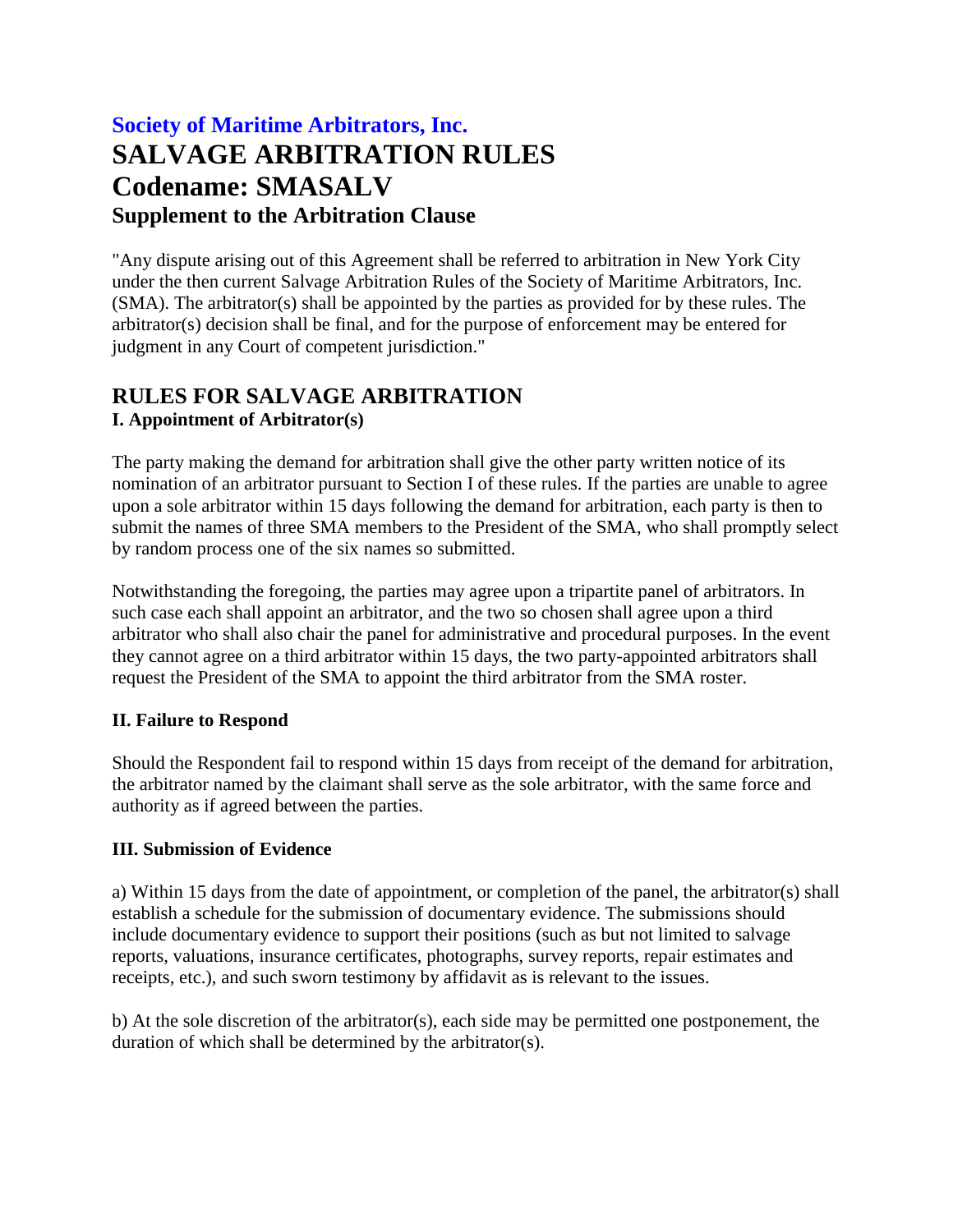c) Within 15 days after completion of submission of documents/evidence by all parties, the parties may submit a short written summary of their respective positions, following which the proceedings shall be closed.

d) The arbitrator(s) shall at all times have the sole discretion to modify the procedures set forth in this section. If the nature of the dispute warrants a hearing, or multiple submissions beyond those set forth in III a) and c) above, the arbitrator(s) shall permit same, but in such case the limitation on arbitrators(s') fees set forth at Section V shall not apply.

# **IV. Award**

a) The arbitrator(s) shall issue a written award within 30 days following the date of closing of the proceedings. The award shall set forth the arbitrator(s') findings of fact and decisions clearly and concisely.

b) In a tripartite proceeding, the decision of any two arbitrators shall be final. In such case, the award will include the dissenting arbitrator's opinion.

c) The arbitrator(s) shall have the discretion to assess costs, including attorneys' fees and the fees and expenses of the arbitrator(s), in whole or in part against either party.

d) Once the arbitrator(s) has reached a decision and an award is issued, it is final. The arbitrator(s) may by their own authority, however, correct apparent clerical or arithmetical errors.

## **V. Arbitrator(s) Fee(s) and Expenses**

(a) A sole arbitrator's fee shall not exceed \$5,000. In a tripartite proceeding, the fee of each arbitrator shall not exceed \$3,750, except that the chairman shall be entitled to an additional compensation of up to \$1,250. These fees are based upon submissions made pursuant to Section III a) and c) and no hearings. In addition, the arbitrator(s) shall be entitled to reimbursement for the expenses of the arbitration at cost. Alternatively, the arbitrator(s) may charge \$100 in lieu of an accounting of such expenses.

## **VI. Security for Arbitrator(s) Fee(s) and Expenses**

At any time prior to issuance of the award the arbitrator(s) may require each party to post security for 100% of the estimated arbitrator(s) fee(s) and expenses. Upon such demand, each party shall promptly post the required amount in the Escrow Account of the SMA, or in any other manner acceptable to the arbitrator(s). It is understood and agreed that the amounts requested for security are not to be considered as reflective of the ultimate fees and expenses of the arbitrator(s) or the allocation of the fees.

## **VII. Application of Rules**

Notwithstanding anything provided above, the Rules will not apply to any claims in excess of \$250,000. Claims in excess of \$250,000 shall be subject to the Maritime Arbitration Rules of the